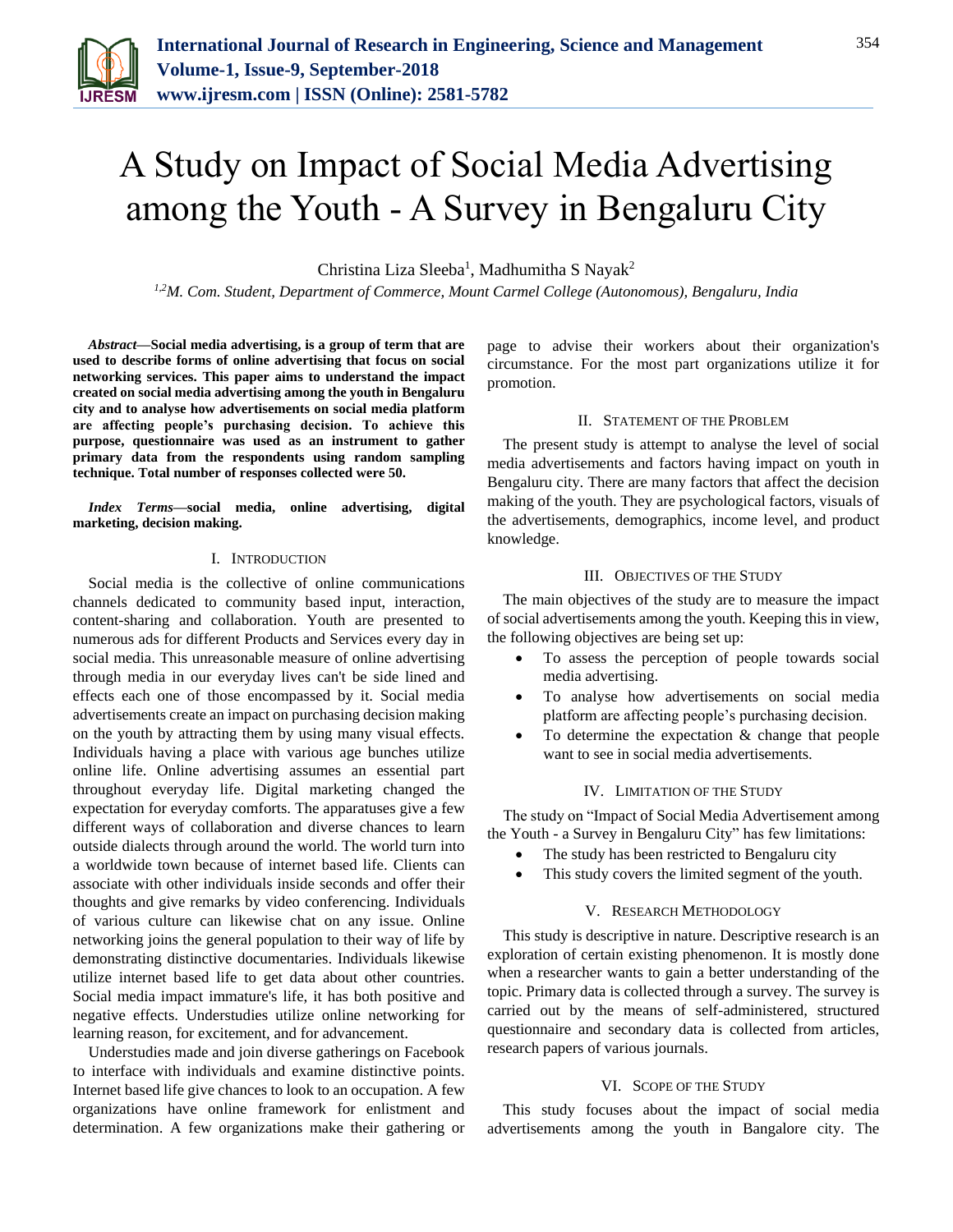

researchers can do further from this extent. This study has given the opportunity to the researchers to find the result of impact on social media advertising in Bangalore city.

## VII. REVIEW OF LITERATURE

Susan villani m.d (2001) noted that their objective is to audit the exploration writing distributed inside the previous 10 years in regards to the effect of media on kids and young people. Media classes examined with PC innovation included TV and motion pictures, shake music and music recordings, promoting, computer games, and PCs and the Internet. Research before 1990 archived that youngsters learn practices and have their esteem frameworks molded by media. Media inquire about since has concentrated on substance and survey designs. The essential impacts of media introduction are expanded savage and forceful conduct, expanded high-chance practices, including liquor and tobacco utilize, and quickened beginning of sexual movement. The fresher types of media have not been satisfactorily contemplated, but rather concern is justified through the coherent expansion of prior research on other media frames and the measure of time the normal tyke goes through with progressively modern media.

Vanishree Pabalkar, Vilas balgaokar (2014) noted that through advertising effectsly affects Youth in both Positive and Negative ways. Youth have a tendency to differ that the impact of such plugs is insignificant when they choose to smoke or devour liquor. The associate weight really is prevailing element that drives Youth to such propensities. The part of advertisements in affecting their choice can't be ignored in the meantime. The false picture that the Youth plan to convey for the unimportant reason of being related among the gathering, and influencing them to catch everyone's eye, moves him to be habituated to the idea. The Youth today, need to pass on the message through the demeanor that they expect to convey. Be it smoking, liquor utilization or any such propensity. The Society is looked as it reacts to the mind-boggling measure of promotions, definitely gazing us in the eye and overwhelming our musings each and every course we turn. Be it Internet, Television, bulletins, signs, publications, magazines, fliers, and so on., notices do assume an essential part in the certain part in relatively every part of our day by day lives. The future extent of the examination can be towards researching the intensity of manipulative ploys utilized in ordinary promotions that impact our thoughts and activities, persuading the buyer to make the buy of a Product or a Service that we don't genuinely require right then and there.

Swati Bisht (2013) "noted that there is a positive connection between TV Advertising and youth buy and that there is sure relationship of passionate reaction with buyer purchasing and TV Advertisements. Along these lines, it is reasoned that buyers buy items by passionate reaction, rather that ecological reaction.. Television promoting sway on purchasing conduct of young people identified with various private foundations (i.e., country and urban) and sexual orientation gatherings (i.e., male

and female). Notices on TV affect the preliminary of the item by the client.

Dr. K. R . Subramanian( 2015), noted that for purchasers Advertising mess may end up being the greatest test of the present occasions. The children in ―Generation, youngsters who have a tendency to be capable at utilizing media, continually on the web and incredulous—are progressively insusceptible to the platitudes of prime-time TV and radio and rationally block out these aggravations. Individuals toss out regular postal mail messages since it is unimportant to them; spam is the plenty of email you'd never need to peruse. The answer for mess is for sponsors to will pay the cost for messages encompassed by less of it.

Zain-UI-Abideen, Salman Saleem(2011) noted that The aftereffects of this exploration think about plainly show that there exists a frail relationship between ecological reaction with the customer purchasing conduct including the attitudinal and additionally social parts of the shoppers purchasing conduct. Enthusiastic reaction then again settled solid relationship with the customer purchasing conduct. In this way, it is set up through this exploration that buyers buy items in the territories of Islamabad, Rawalpindi and Lahore by enthusiastic reaction, rather that ecological reaction. The natural reaction of the obtaining partners these purchasers with imprompt or drive purchasing yet in this exploration customer buy those items from which buyer are sincerely connected. Moreover, these connections are made through commercial as sound, video and content shape, which offers him or her.

TABLE I

| AGE AND NO. OF RESPONDENTS |       |         |           |       |  |
|----------------------------|-------|---------|-----------|-------|--|
| Age of the respondents     | 18-20 | $20-22$ | $22 - 25$ | Total |  |
| No. of the respondents     |       |         |           | 50    |  |
| Percentage                 | 18    | 44      |           | 100   |  |

#### VIII. DATA ANALYSIS AND INTERPRETATION

From the above table observes that 18% of the respondents fall under the category of 18-20 years, 44% of the respondents in the category of 20-22 years and 38% of the respondents under

| <b>TABLE II</b>           |      |        |       |  |  |
|---------------------------|------|--------|-------|--|--|
| <b>GENDER RESPONDENTS</b> |      |        |       |  |  |
| Gender respondents        | Male | Female | Total |  |  |
| No of the respondents     |      | 29     |       |  |  |
| Percentage                |      |        |       |  |  |
|                           |      |        |       |  |  |

| I<br>\ RI<br>٦ |  |
|----------------|--|
|----------------|--|

| <b>CHI-SOUARE ANALYSIS</b> |            |             |              |              |  |
|----------------------------|------------|-------------|--------------|--------------|--|
| Degree of                  | Calculated | Table value | Level of     | Accepted not |  |
| freedom                    | value      |             | significance | accepted     |  |
|                            | 3.256      | 0.103       | 5%           | Not accepted |  |

the category 22-25 years. We conclude that majority of the respondents (44% come under the category of 20-22 years) Ho: There is no significant relationship between the age of the respondents and the perception or opinion about the online

H1: There is a significant relationship between the age of the

advertisements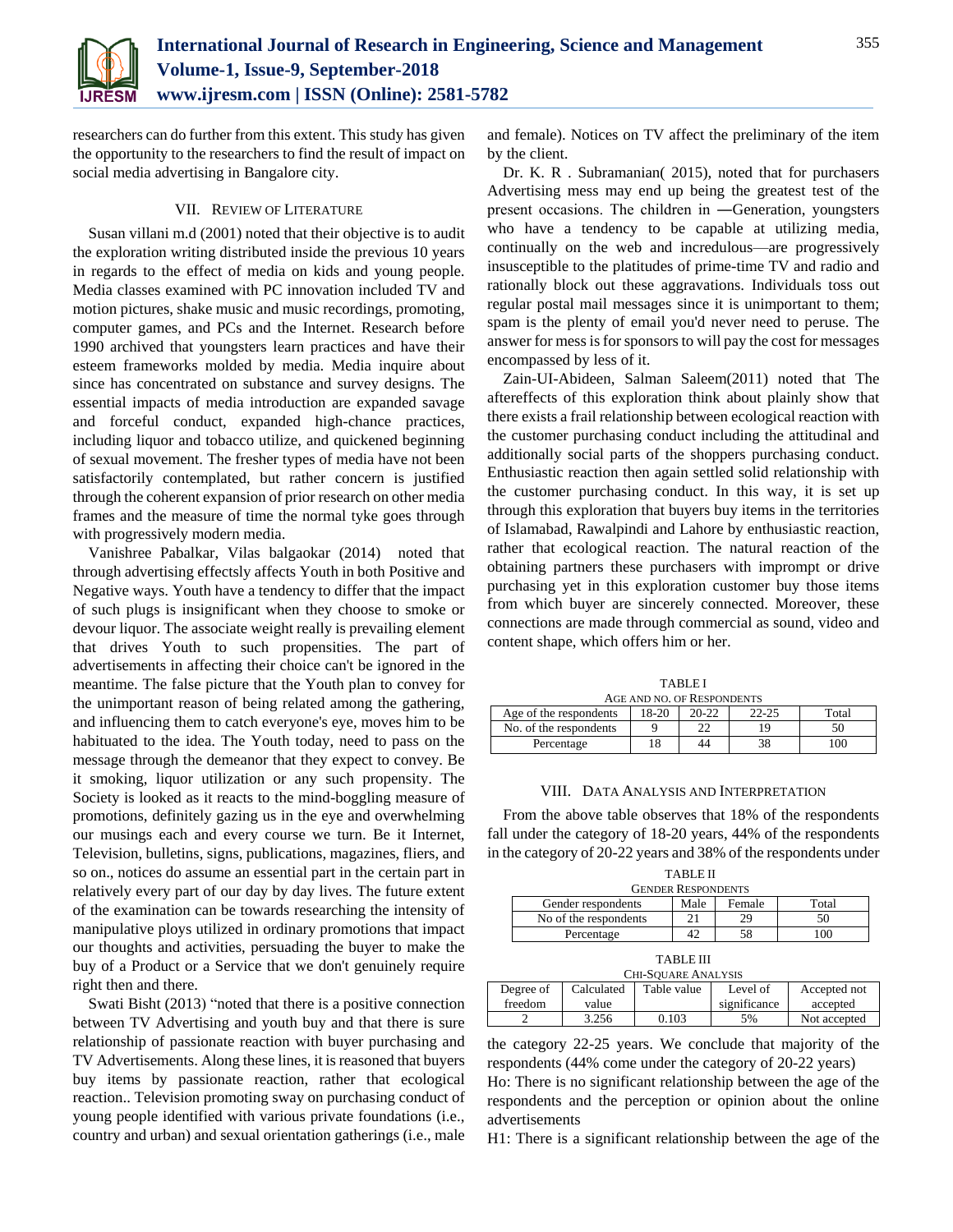

respondents and the perception or opinion about the online advertisements.

The table value is less than the calculated value so the null value is rejected hence there is relationship between the age of

| <b>TABLE IV</b> |  |
|-----------------|--|
|                 |  |

| <b>CHI-SQUARE ANALYSIS</b> |            |             |              |              |  |
|----------------------------|------------|-------------|--------------|--------------|--|
| Degree of                  | Calculated | Table value | Level of     | Accepted not |  |
| freedom                    | value      |             | significance | accepted     |  |
|                            | 3.486      | 1.145       | 5%           | Not accepted |  |

the respondents and the perception or opinion about the online advertisements

H0: there is no significant relationship between the gender of the respondents and the important aspect in an online ad which draws your attention about the online advertisements

H1: there is a significant relationship between the age of the respondents and the important aspect in an online ad which draws your attention about the online advertisements.

The table value is less than the calculated value so the null value is rejected hence there is relationship between the gender

| <b>TABLE V</b>      |  |
|---------------------|--|
| CHI-SQUARE ANALYSIS |  |

| CHI-ƏUUAKE AINAL I ƏIƏ |            |             |              |              |  |
|------------------------|------------|-------------|--------------|--------------|--|
| Degree of              | Calculated | Table value | Level of     | Accepted not |  |
| freedom                | value      |             | significance | accepted     |  |
|                        | 0.767      | 0.103       | 5%           | Accepted     |  |

of the respondents and the perception or opinion about the online advertisements.

H0: there is no significant relationship between the age of the respondents and the changes that has to made in ads you see in the online advertisements.

H1: there is a significant relationship between the gender of the respondents and the changes that has to made in ads you see in the online advertisements.

The table value is less than the calculated value so the null value is rejected hence there is relationship between the gender of the respondents and the perception or opinion about the online advertisements.

#### IX. FINDINGS AND SUGGESTIONS

With respect to the topic considered for the study, all the respondents are youngsters ranging from 18-25. Majority of the respondents (78.4%) have recognized the fact that the online ads creates a positive impact on the online browsing experience. 42.2% of the respondents constitutes that they click on the advertisements at least once a week followed by 27.5% constitutes that they click on the advertisements at least once a day, and the other two respondent categories 21.6% and 8.8% constitutes they watch advertisements at least once a month and once a year respectively. 75.5% of the respondents watch advertisements fully and the others does not watch it fully.

According to the survey conducted it has been felt that the most preferred offer is flat 50% discount (76.5%), 21.6% buy one get one free, and the rest is lucky draw and no respondents preferred spring contest . Around 57.8% of the respondents prefers advertisement in amazon site, 24.5% prefer to purchase from flipkart, 10.8% prefer nykaa and the others are olx and

myntra. 80.4% of the respondent's feels online advertisements are useful and beneficial where as 19.6% feels like it's not worth spending time to see ads in social media.

According to the survey the most important aspect in an online ad which draws your attention is the product itself and its price (24.5%), others constitutes visual design (14.7%), the amount of information it provides (17.6%), headline and the title of the ad (6.9%) and lastly the any deals mentioned in the ads (11.8). Around 4% only prefer to purchase products from social media ads and other 36.3% youngster's purchase decisions always depends on the ad they see in social media, 6% of youngster's never prefer to get things from online sites and 36.3% prefer to purchase sometimes if they feel like.

Social media has a to a great degree enduring effect on youngsters psychosocial advancement. In this way, it is amazingly foremost to confine the negative effects of publicizing, for example, brutality, self-perception issues, sleep deprivation and inappropriate eating conduct and demonstrating after big names. Besides it is similarly critical to expand the beneficial outcomes of promoting, for example, sexual orientation mindfulness, political learning and so forth. The specialist expresses this can be built up through the endeavors of both the guardians and the media/publicizing organizations.

There is an expanding requirement for the guardians to be more mindful of the substance of promoting that their kids are being presented to. The analyst likewise trusts that powerful correspondence inside families with respect to the media is amazingly basic and will go far in decreasing the negative effect of publicizing.

The obligation of the media houses and publicizing offices to make notices which are useful and wealthy in quality substance. Promoting morals and laws ought to be regarded and ads ought to maintain the ethics of the general public as opposed to mutilating them with the end goal of commercialization. We additionally feels that the youngsters bear the greatest brunt of negative promoting and hence it has never been more fundamental to make mindfulness and also constrain the negative introduction of media in youngsters between the ages of 18-25 years.

#### X. CONCLUSION

In spite of the fact that online Advertising effectively affects Youth in both Positive and Negative ways. Youth have a tendency to differ that the impact of such digital marketing ads is insignificant when they choose to smoke or expend liquor. The companion weight really is prevailing component that drives Youth to such propensities. The part of digital ads in affecting their decision can't be neglected in the meantime. The false picture that the Youth expect to convey for the simple reason of being related among the gathering, and influencing them to captivate everyone, drives him to be habituated to the idea. The Youth today, need to pass on the message through the state of mind that they plan to convey. Be it smoking, liquor